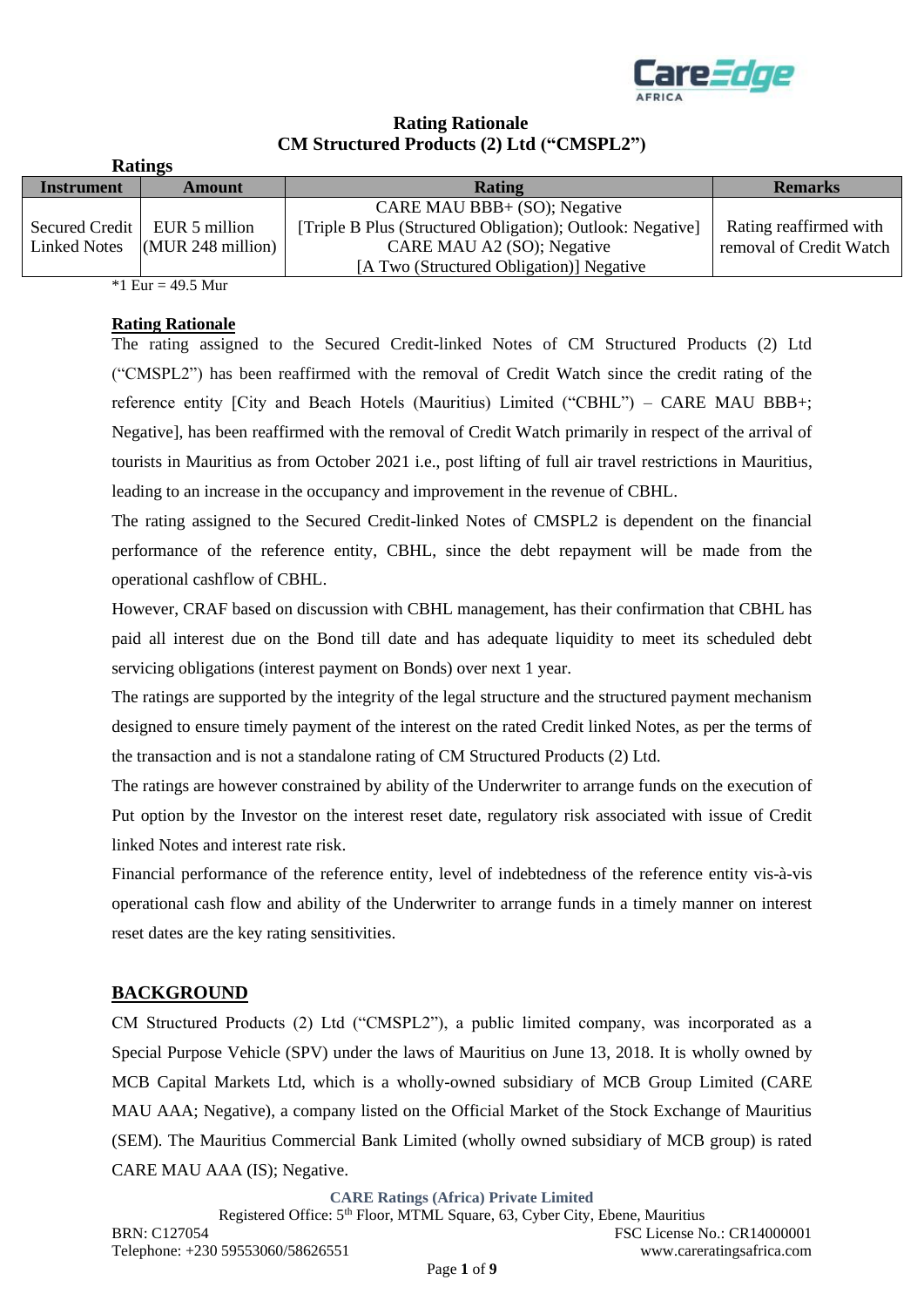

CMSPL2 was incorporated with a capital of Mur 10,000 (1,000 Class A Shares issued at MUR 10 each), fully subscribed by MCB Capital Markets Ltd. On the date of issue of CLN, MCB Capital Markets Ltd. have infused equity of EUR 375,000 (subscribing to 375 Class B Shares at a price of EUR 1,000 each) for the purpose of credit enhancement of the CLN. The broad structure of the issued credit link notes is as under:



• *Raised through a private placement*

• *Investors benefit from an interest income relating to the risk of the loan*

CMSPL2 raised EUR 5 million (Mur 248 million), from the issue of the CLNs, to subscribe to the Bond issue of City and Beach Hotels (Mauritius) Limited (rated CARE MAU BBB+; Negative) owning the hotel property of La Pirogue ("CBHL" or "The Reference Entity").

CMSPL2 will issue additional Notes up to a maximum amount of Euro 50 million and once CMSPL2 decides to issue fresh CLNs and invest the proceeds in new Reference entities, CMSPL2 will approach CRAF with a fresh undertaking for similar amount from MCB Stockbrokers and credit enhancement and CRAF will review the assigned ratings.

CMSPL2's sponsor (MCB Capital Markets Ltd) credit-enhanced the Notes by EUR 375,000 (7.5% of the total CLN issue). This amount shall be used as a first-loss cash-collateralized guarantee and is held in an account at any Bank duly authorised to carry out banking business in Mauritius by the Bank of Mauritius or any licensed deposit taking institution in Mauritius or be invested in sovereign securities with a credit rating at least equivalent to that of Mauritius at the time of the investment.

CMSPL2 shall continuously issue notes whose Interest rate can be reset on every review date and will be notified to the Note holders through the Circular Notice. The interest rate for the first spread period was 2.25% p.a. As per the latest circular notice dated December 28, 2021, interest rate for the next spread (i.e., from January 13, 2022, to April 13, 2022, will be 2.20% p.a.). A Review Date shall always fall on an Interest Payment Date with the next Review Date falling no later than as specified in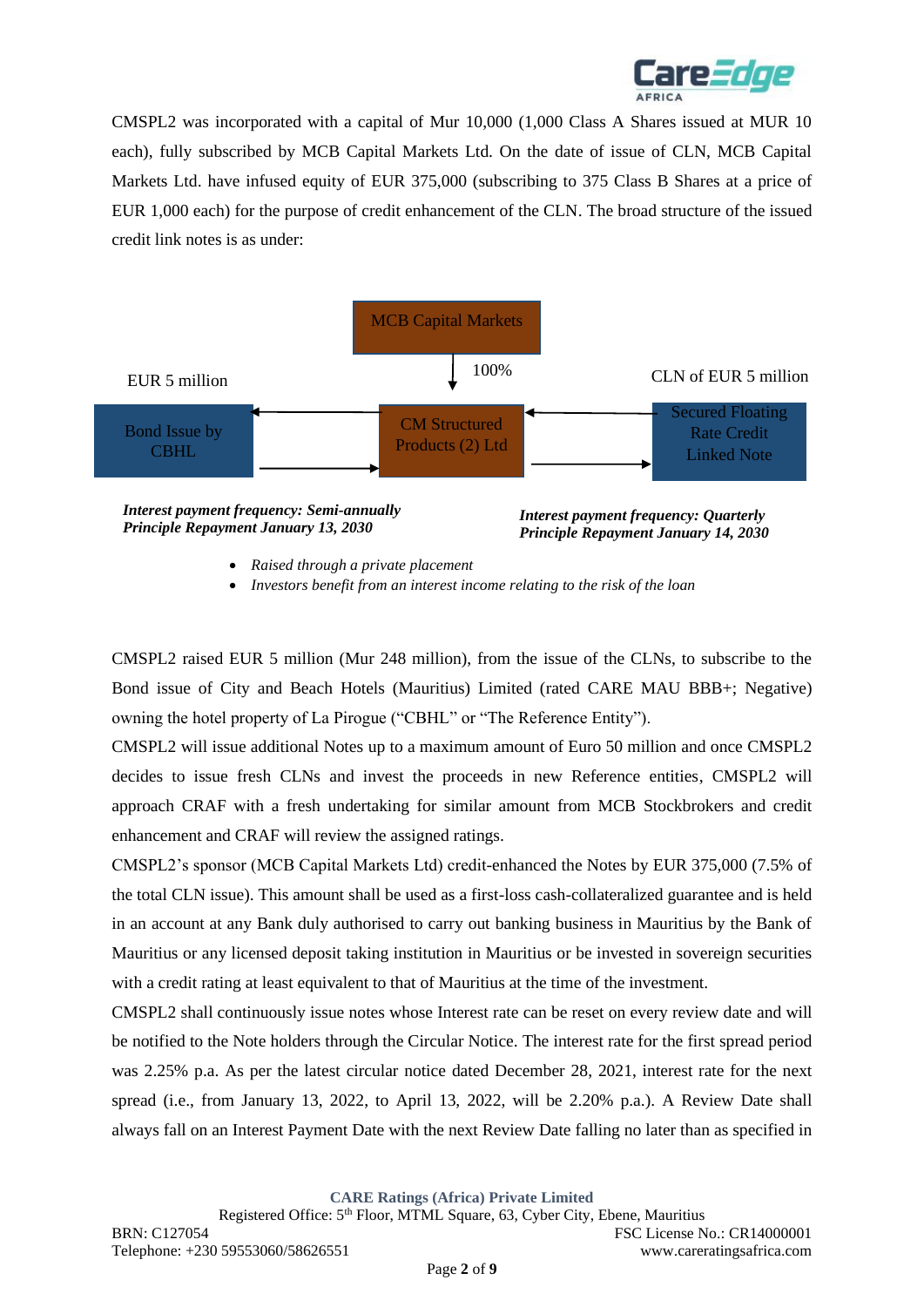

the Circular Notice. Any amendment to a Review Date shall be specified in the Circular Notice issued prior to such Review Date.

Bond issue by City and Beach Hotels (Mauritius) Limited [EUR 5 million due for redemption on 13 January 2030] is for a period of 10 years. CBHL will be paying semi-annual interest to CMSPL2 and CMSPL2 will be paying quarterly interest to its noteholders.

The rating is dependent on the financial performance of CBHL, since the debt repayment will made from the operational cash flow of CBHL. The Note holder shall have the right, upon receipt of the Circular Notice, to request and compel the Issuer to redeem, purchase or arrange for the purchase of, the whole or part of its Notes ("Put Option") on the Review Date.

MCB Stockbrokers Ltd. has provided a Shortfall undertaking to CMSPL2. As per the undertaking in the event of the exercise of the Put Option by a note holder (Existing Investor) in accordance with the terms of the Listing Particulars ("LP"), the underwriter shall purchase, and/or cause for the purchase of, all notes in respect of which a Put Option has been exercised. The underwriter shall pay the Put Proceeds to each Existing Investor on the Review date.

Accordingly, CRAF has also analysed the ability of MCB Stockbrokers Ltd. and MCB Capital Markets Ltd., to arrange for EUR 5 million (Mur 248 million) of debt on the Interest Reset Dates.

**MCB Stockbrokers Ltd.** are 100% subsidiary of MCB Capital markets and step-down subsidiary of MCB Group Limited. The company was established in 1989 and is a founding member of the Stock Exchange of Mauritius (SEM). Licensed and regulated by the Financial Services Commission (FSC) of Mauritius, MCB Stockbrokers Ltd is one of the leading stock-broking companies of Mauritius, offering a range of services to local, foreign, retail as well as institutional clients. MCB Stockbrokers Ltd holds an Investment Dealer (Full-Service Dealer including Underwriting) licence from FSC and has been underwriting corporate transactions for amounts ranging from MUR 100 million to MUR 3.6 billion since 2014, with aggregate exposures not exceeding MUR 4 billion in any single financial year.

MCB Stockbrokers Ltd has provided an undertaking that it is able to leverage its access to a variety of readily available sources of finance within MCB Capital Markets Ltd and MCB Group Ltd should a significant portion of the underwriting risks materialize.

**MCB Capital Markets Ltd.** is the investment banking arm of the MCB Group, the leading financial institution in Mauritius.

**MCB Group Limited** (CARE MAU AAA; Negative), as on June 30, 2021 has a diversified ownership base of around 22,000 shareholders, with foreign shareholding accounting for around 10% of the total. The Top 6 largest shareholders are: National Pensions Fund (7.3%), Swan Life Ltd (3.3%), SICOM (3.2%), Promotion and Development Limited (3.0%), Eastspring Investments (Singapore) Ltd. (2.0%) and MUA Life Ltd. (1.2%).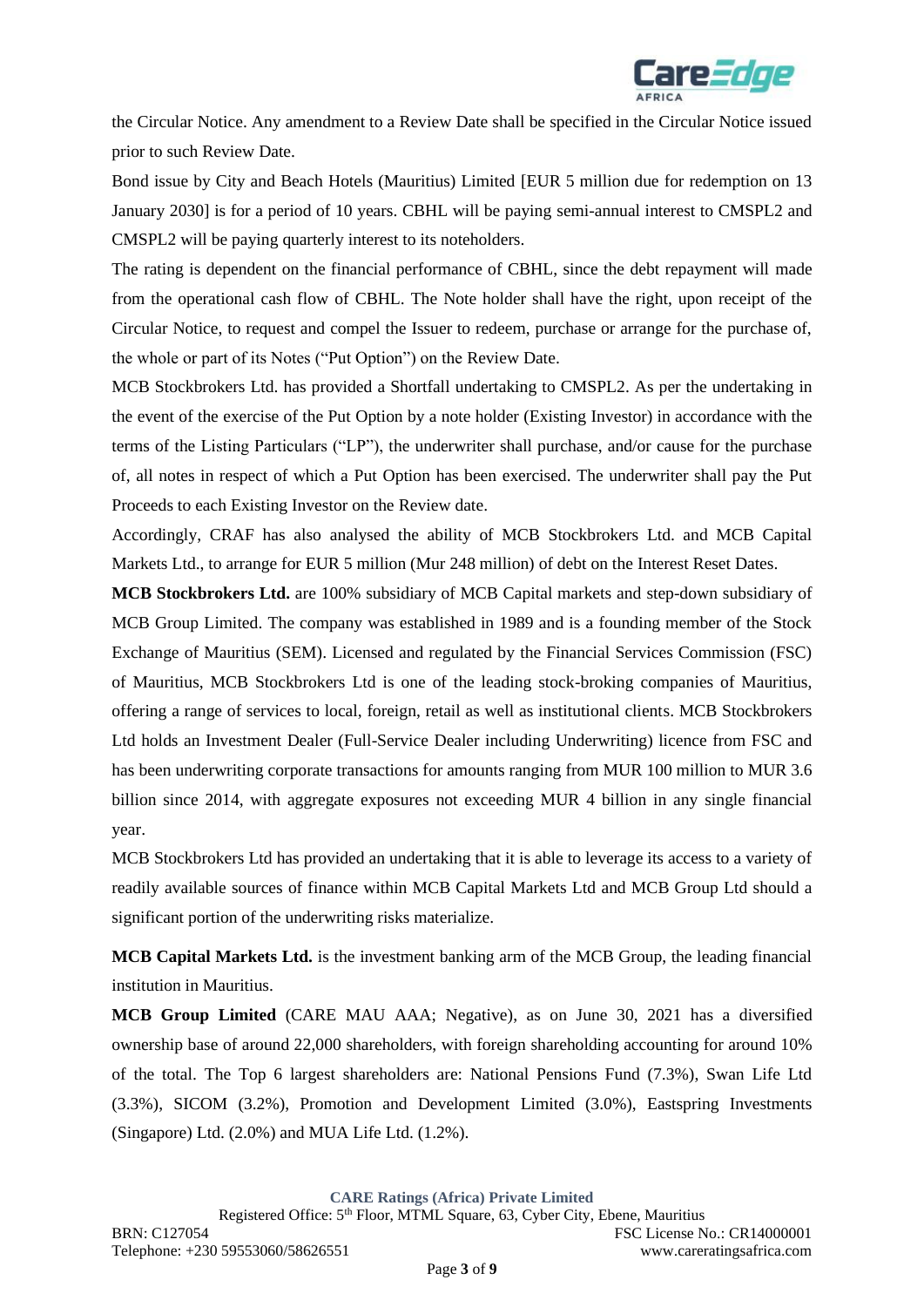

# **Financial Indebtedness**

As at November 30, 2021, the Issuer (CMSPL2) warrants that it does not have any Financial Indebtedness other than the CLNs issued. Save/Except for the Permitted Financial Indebtedness, the Issuer shall be prohibited from entering into any Issuer Financial Indebtedness without the consent of the Noteholders' Representative.

#### **Background of City and Beach Hotels (Mauritius) Limited**

**(Visit** <http://www.careratingsafrica.com/rating-symbols-definitions.php> **for detailed Rationale of City and Beach Hotels (Mauritius) Limited)**

### **Interest Rate and Repayment Terms of the CLN -** CLN will be repaid out of cash flow to be received from CBHL.

| <b>Interest Rate</b>                                 | Interest Rate during Current Spread Period = 2.20% p.a.                                                                                                 |  |
|------------------------------------------------------|---------------------------------------------------------------------------------------------------------------------------------------------------------|--|
|                                                      | (Interest Rate may be reset on each Review Date and will be notified to the Noteholders through the                                                     |  |
|                                                      | Circular Notice)                                                                                                                                        |  |
|                                                      | Interest rate for the next spread (i.e., from January 13, 2022, to April 13, 2022) will be 2.20% p.a.                                                   |  |
| <b>Indicative Amount</b>                             | Euro 5 million                                                                                                                                          |  |
|                                                      | The first Interest Period in respect of any issue of Notes shall start on (and include) the Issue Date                                                  |  |
| <b>Interest Period</b>                               | of such Notes and end on (but exclude) the Interest Payment Date immediately following such                                                             |  |
|                                                      | Issue Date and thereafter, the next Interest Period shall begin on (and include) an Interest Payment                                                    |  |
|                                                      | Date and ending on (but exclude) the next Interest Payment Date.                                                                                        |  |
|                                                      | The date, at the discretion of the Issuer but always subject to a Circular Notice being served on                                                       |  |
| <b>Review Date</b>                                   | Noteholders under the terms and conditions of the Listing Particulars ("LP") dated 28 March 2020                                                        |  |
|                                                      | (as amended), on which any amendment to the Interest Rate, Reference Basket and other terms and                                                         |  |
|                                                      | conditions of the LP becomes effective. A Review Date shall always fall on an Interest Payment                                                          |  |
|                                                      | Date. Any amendment to a Review Date shall be specified in the Circular Notice issued prior to                                                          |  |
|                                                      | such Review Date.                                                                                                                                       |  |
| <b>First Interest Payment Date</b><br>April 13, 2020 |                                                                                                                                                         |  |
|                                                      | Subject to the provisions of Paragraph 6.8.3 (Credit Event Acceleration), interest on the Notes                                                         |  |
|                                                      | shall, subject to the Business Day Convention, be paid be paid every three (3) months as from the                                                       |  |
|                                                      | first Payment Date.                                                                                                                                     |  |
| Next Interest payment Date                           | January 13, 2022                                                                                                                                        |  |
| Frequency of Interest Payment                        | Interest shall be paid quarterly in arrears on the 13 <sup>th</sup> April, 13 <sup>th</sup> July, 13 <sup>th</sup> October and 13 <sup>th</sup> January |  |
|                                                      | (each an "Interest Payment Date") of each year.                                                                                                         |  |
| Circular Notice (Clause 3.4)                         | Subject to a Circular Notice being served and to applicable laws, the Issuer may, at its sole                                                           |  |
|                                                      | discretion, issue further Notes up to the Total Aggregate Nominal Amount. All new Notes issued                                                          |  |
|                                                      | shall, unless otherwise provided in the Circular Notice, have same rights as, rank pari passu with,                                                     |  |
|                                                      | and be assimilated to, the existing Notes. The Issuer may, from time to time, elect to offer existing                                                   |  |
|                                                      | Noteholders a right of first refusal (the "Right of First Refusal") in subscribing to the further Notes.                                                |  |
|                                                      | Upon the receipt of the Circular Notice and the optional Right of First Refusal, investors may by                                                       |  |
|                                                      | exercising the option Right of First Refusal (under the terms and conditions laid out in the Circular                                                   |  |
|                                                      | Notice) increase their subscription to the Notes.                                                                                                       |  |
| Maturity date of the CLN                             | Bullet repayment January 14, 2030                                                                                                                       |  |

### **Interest Rate and Repayment Terms of the Bond issued by CBHL**

| <b>Frequency of Interest Payment</b>                        | Semi-Annual                               |  |  |
|-------------------------------------------------------------|-------------------------------------------|--|--|
| <b>Repayment Terms of the Loan</b>                          | Year 10 (January 13, 2030)                |  |  |
| Operational cash flow of CBHL<br><b>Source of Repayment</b> |                                           |  |  |
| Principal terms pertaining to the Credit linked Notes       |                                           |  |  |
| <b>TERMS AND CONDITIONS</b>                                 |                                           |  |  |
| <b>Nature of Instruments</b>                                | Secured credit-linked floating rate notes |  |  |
| <b>Issuer</b>                                               | CM Structured Products (2) Ltd            |  |  |
| <b>Investment Dealer</b>                                    | M.C.B Stockbrokers Limited                |  |  |
|                                                             |                                           |  |  |

**CARE Ratings (Africa) Private Limited**

Registered Office: 5<sup>th</sup> Floor, MTML Square, 63, Cyber City, Ebene, Mauritius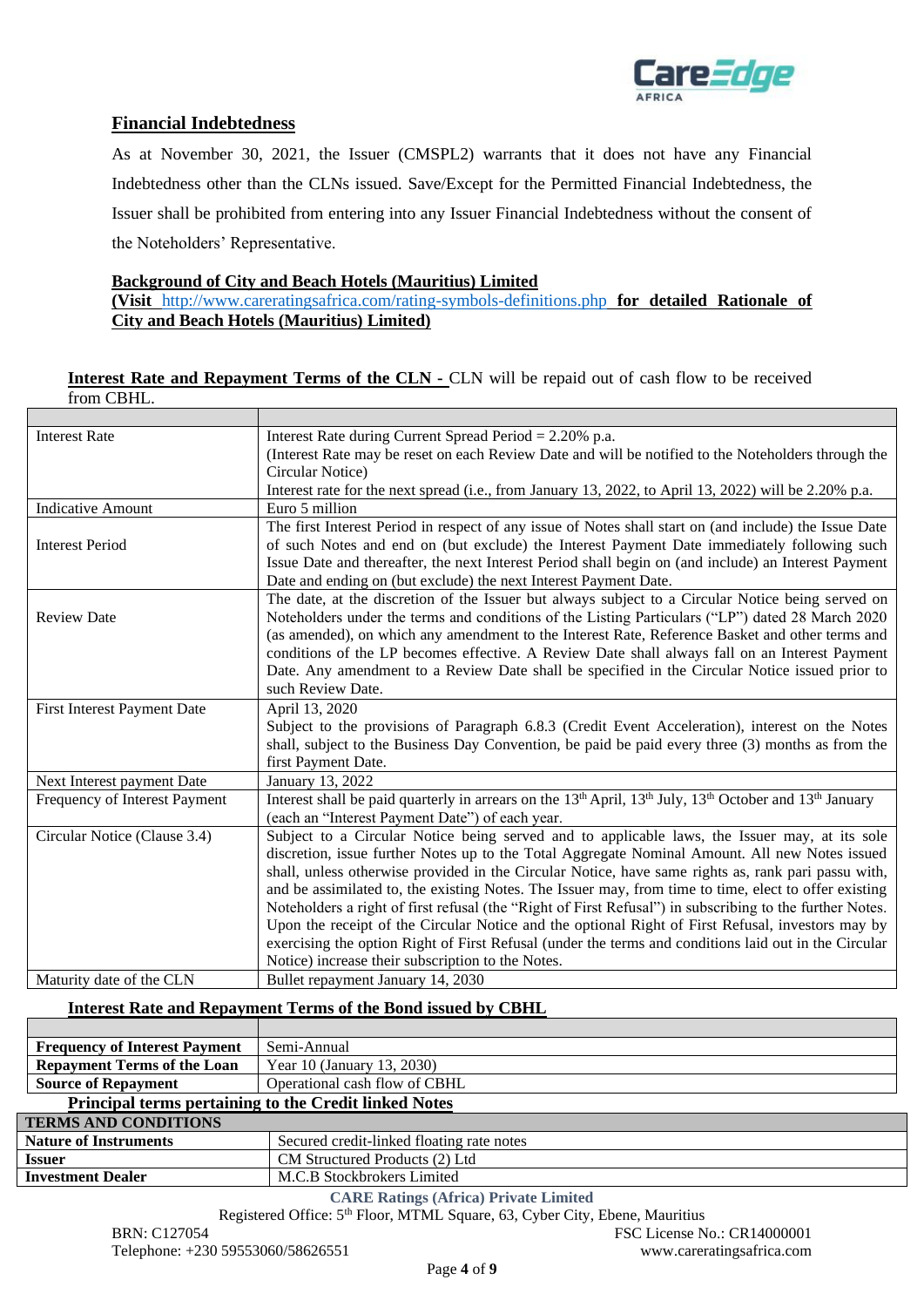

| <b>Method of placing</b>                                | Private placement with Eligible Investors                                                                                                                                                            |  |  |
|---------------------------------------------------------|------------------------------------------------------------------------------------------------------------------------------------------------------------------------------------------------------|--|--|
| <b>Aggregate Nominal Amount</b>                         | EUR 5,000,000                                                                                                                                                                                        |  |  |
| <b>Nominal / Issue Price per Note</b>                   | <b>EUR 1,000</b>                                                                                                                                                                                     |  |  |
| <b>Currency</b>                                         | <b>EUR</b>                                                                                                                                                                                           |  |  |
| Use of proceeds                                         | To subscribe to the Bond issue of the Reference Entity (CBHL)                                                                                                                                        |  |  |
| <b>Interest Rate</b>                                    | In relation to the Notes of the first issue, the Interest Rate was 2.25% p.a. (revised to 2.20% p.a.                                                                                                 |  |  |
|                                                         | from January 13, 2022)                                                                                                                                                                               |  |  |
|                                                         | In relation to any further issue of Notes, the Interest Rate shall be the rate applicable for the                                                                                                    |  |  |
|                                                         | Interest Period during which such issue was made.                                                                                                                                                    |  |  |
|                                                         | In relation to any Interest Period, the Interest rate shall be as specified in the relevant Circular                                                                                                 |  |  |
|                                                         | Notice.                                                                                                                                                                                              |  |  |
|                                                         | The Interest Rate may be reset on each Review Date and will be notified to the Noteholders                                                                                                           |  |  |
|                                                         | through the Circular Notice                                                                                                                                                                          |  |  |
|                                                         | The first Interest Period in respect of any issue of Notes shall start on (and include) the Issue Date                                                                                               |  |  |
| <b>Interest Period</b>                                  | of such Notes and end on (but exclude) the Interest Payment Date immediately following such                                                                                                          |  |  |
|                                                         | Issue Date and thereafter, the next Interest Period shall begin on (and include) an Interest Payment                                                                                                 |  |  |
|                                                         | Date and ending on (but exclude) the next Interest Payment Date.<br>The date, at the discretion of the Issuer but always subject to a Circular Notice being served on                                |  |  |
|                                                         | Noteholders under the terms and conditions of the LP, on which any amendment to the Interest                                                                                                         |  |  |
| <b>Review Date</b>                                      | Rate, Reference Basket and other terms and conditions of this LP becomes effective. A Review                                                                                                         |  |  |
|                                                         | Date shall always fall on an Interest Payment Date. Any amendment to a Review Date shall be                                                                                                          |  |  |
|                                                         | specified in the Circular Notice issued prior to such Review Date.                                                                                                                                   |  |  |
|                                                         | Subject to the provisions of Paragraph 6.8.3 (Credit Event Acceleration), interest on the Notes                                                                                                      |  |  |
| <b>Interest Payment Date</b>                            | shall, subject to the Business Day Convention, be paid be paid every three (3) months as from the                                                                                                    |  |  |
|                                                         | first Payment Date                                                                                                                                                                                   |  |  |
|                                                         | Unless redeemed early, the Notes shall automatically be redeemed on the applicable Maturity Date                                                                                                     |  |  |
| <b>Automatic Redemption at Maturity</b>                 | and the redemption proceeds payable to the Noteholders shall be an amount calculated at a price                                                                                                      |  |  |
|                                                         | per Note equal to the Nominal Amount per Note                                                                                                                                                        |  |  |
|                                                         | Except in the case of a Credit Event or an Issuer Event of Default, each Noteholder shall have the                                                                                                   |  |  |
| <b>Put Option</b>                                       | right, upon receipt of the Circular Notice, to request the Issuer to redeem, purchase or arrange for                                                                                                 |  |  |
|                                                         | the purchase of, the whole or part of its Notes on terms specified in Clause 6.8.1                                                                                                                   |  |  |
| <b>Call Option</b>                                      | The Issuer may, at its sole discretion, at any time upon giving to the Noteholders at least five                                                                                                     |  |  |
|                                                         | Business Days written notice (or such other delay as may be prescribed by the Applicable                                                                                                             |  |  |
|                                                         | Procedures), redeem the whole or part of the Notes on terms specified in Clause 6.8.2                                                                                                                |  |  |
| <b>Credit Event</b>                                     | Shall be deemed to occur upon the Issuer either (i) being notified (by the Reference Entity or the                                                                                                   |  |  |
|                                                         | noteholders' representative of the Defaulting Reference Underlying (or its agents, if any)) or (ii)                                                                                                  |  |  |
|                                                         | otherwise taking cognizance of an event of default in respect of any of the Reference Entities (such<br>event of default being as described in the relevant Reference Underlying Documentation)      |  |  |
| <b>Credit Event Acceleration</b>                        | Upon being notified, or upon taking cognizance of the occurrence of a Credit Event, the Issuer shall                                                                                                 |  |  |
|                                                         | give notice thereof to the Noteholders' Representative and to the Noteholders and the Issuer shall                                                                                                   |  |  |
|                                                         | redeem the Notes on terms specified in Clause 6.8.3                                                                                                                                                  |  |  |
| <b>Limited Recourse</b>                                 | Recourse of the Noteholders shall be limited to the Issuer, the Reference Underlying and the                                                                                                         |  |  |
|                                                         | available assets of the Issuer only. No recourse shall extend to the Issuer's directors, shareholders,                                                                                               |  |  |
|                                                         | employees, service providers or agents who shall not be liable for any shortfall arising or losses                                                                                                   |  |  |
|                                                         | sustained by Noteholders. The Noteholders shall have no rights whatsoever against the Issuer's                                                                                                       |  |  |
|                                                         | directors, shareholders, employees, service providers or agents                                                                                                                                      |  |  |
|                                                         | A written notice sent by the Issuer to each Noteholder and the Noteholders' Representative by                                                                                                        |  |  |
| <b>Circular Notice</b>                                  | email at least twelve (12) Business Days before each Review Date. Each Circular Notice executed                                                                                                      |  |  |
|                                                         | by the Issuer shall be appended to LP as a schedule and shall have the effect of amending and                                                                                                        |  |  |
|                                                         | supplementing the LP and taken together with the LP, shall constitute the complete LP as amended                                                                                                     |  |  |
|                                                         | by those Circular Notices.                                                                                                                                                                           |  |  |
| <b>Registrar, Calculation, Transfer</b>                 | MCB Registry & Securities Ltd                                                                                                                                                                        |  |  |
| and Paying Agent                                        |                                                                                                                                                                                                      |  |  |
| <b>Noteholders' Representative</b><br>Form of the Notes | MUA Life Ltd                                                                                                                                                                                         |  |  |
|                                                         | The Notes will be issued in inscribed form. No certificates will be issued. Legal ownership of the<br>Notes will be reflected in book entries recorded by the Registrar on the Register, which shall |  |  |
|                                                         | constitute the definitive evidence of the title of the Noteholder to the number of Notes shown                                                                                                       |  |  |
|                                                         | against his name.                                                                                                                                                                                    |  |  |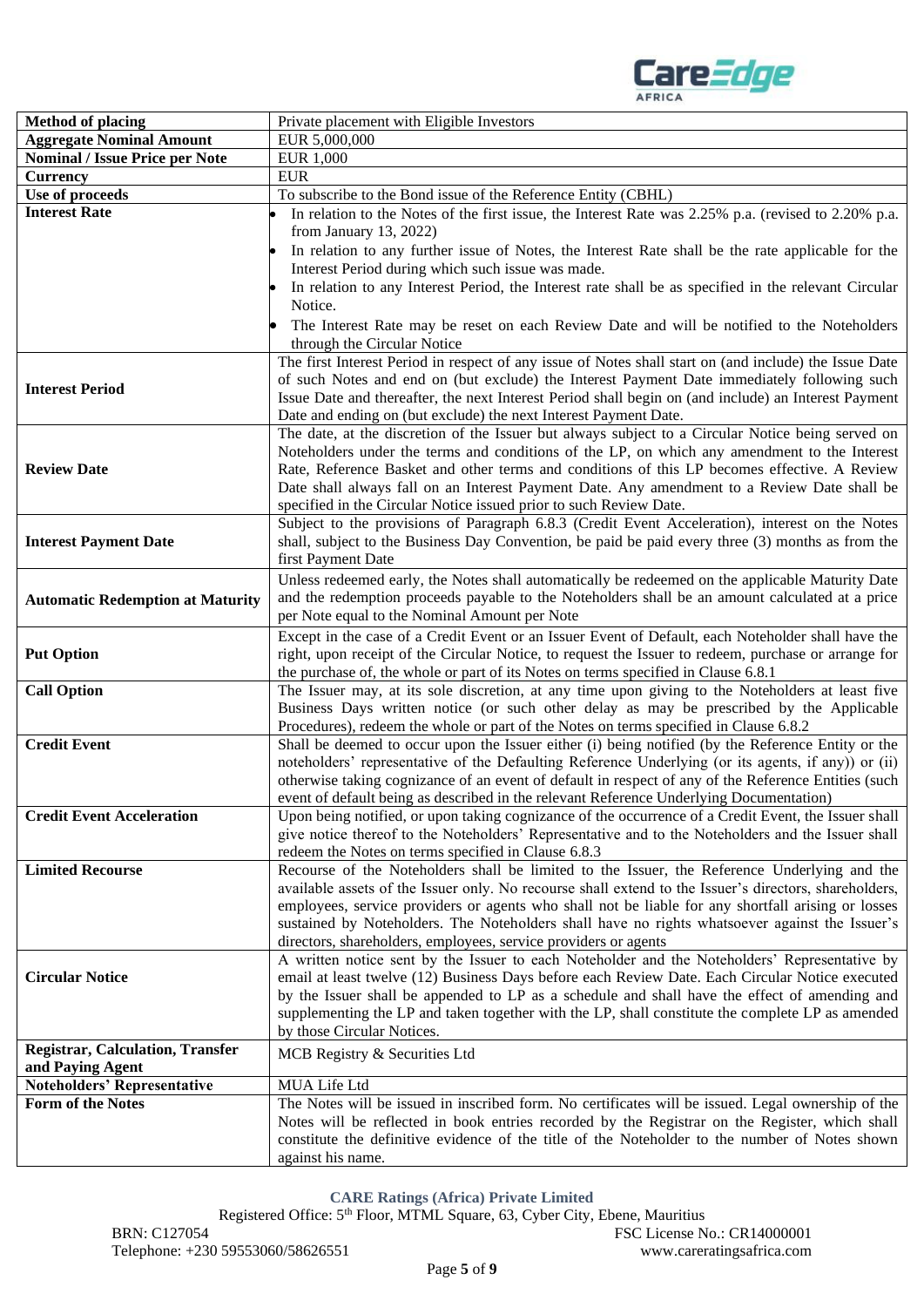

| <b>Status of the Notes &amp; Security</b><br><b>Interest</b><br><b>Governing Law</b><br><b>Jurisdiction</b>          | The Notes shall constitute secured obligations of the Issuer and shall rank pari passu among<br>themselves. The Notes shall be secured by a pledge of all the constituents of the Reference Basket<br>in favour of the Noteholders Representative for the benefit of the Noteholders. There is no third-<br>party guarantee which is provided by any entity within the Issuer's group in connection with the<br><b>Notes</b><br>The laws of the Republic of Mauritius<br>By mediation and arbitration under the rules of the Arbitration and Mediation Center of the |  |  |  |
|----------------------------------------------------------------------------------------------------------------------|----------------------------------------------------------------------------------------------------------------------------------------------------------------------------------------------------------------------------------------------------------------------------------------------------------------------------------------------------------------------------------------------------------------------------------------------------------------------------------------------------------------------------------------------------------------------|--|--|--|
| <b>Credit enhancement</b>                                                                                            | Mauritius Chamber of Commerce and Industry (MARC)<br>Means an amount in MUR which shall be at least equal to 4.5% of the outstanding Aggregate<br>Nominal Amount, converted to MUR at a fixed EUR/MUR rate of MUR 40.00, and notified to the<br>Noteholders through the Circular Notice or LP (as applicable). The Issuer does not intend to adjust<br>this amount in line with appreciation/depreciation of the EURMUR exchange rate.                                                                                                                               |  |  |  |
| Rating                                                                                                               | The transaction advisor expects that CARE Ratings (Africa) Private Limited ("CRAF") assigns a<br>rating to the Notes. A security rating is not a recommendation to buy, sell or hold securities and<br>may be subject to revision, suspension, or withdrawal at any time by the assigning agency                                                                                                                                                                                                                                                                     |  |  |  |
|                                                                                                                      |                                                                                                                                                                                                                                                                                                                                                                                                                                                                                                                                                                      |  |  |  |
| <b>Issue Date</b>                                                                                                    | <b>Rating Surveillance</b><br>The assigned rating shall be monitored by CRAF during the lifetime of the Note. The Notes may be<br>upgraded or downgraded. The conclusion of this annual review will be communicated by CRAF to<br>the public on the website, www.careratingsafrica.com<br>13 January 2020                                                                                                                                                                                                                                                            |  |  |  |
| <b>Final Redemption Date</b>                                                                                         | 14 January 2030                                                                                                                                                                                                                                                                                                                                                                                                                                                                                                                                                      |  |  |  |
| Clause 6.8.1 (Put Option) in which                                                                                   | <b>Put Option</b>                                                                                                                                                                                                                                                                                                                                                                                                                                                                                                                                                    |  |  |  |
| case<br>(CRAF has analysed the ability of<br><b>CMSPL2</b> and MCB group to repay<br>the Noteholders on the Interest | Except in the case of a Credit Event or an Event of Default and subject to the exercise of the<br>a)<br>Call Option, each Noteholder shall have the right, upon receipt of the Circular Notice, to<br>request and compel the Issuer to redeem, purchase or arrange for the purchase of, the whole<br>or part of its Notes ("Put Option").                                                                                                                                                                                                                            |  |  |  |
| reset date)                                                                                                          | The Put Option shall be exercised by way of a notice in writing ("Put Notice") served on the<br>b)<br>Issuer within three Business Days of the date of the Circular Notice. Once sent, the Put<br>Notice shall be irrevocable, except if waived by the Issuer.                                                                                                                                                                                                                                                                                                       |  |  |  |
|                                                                                                                      | Unless redeemed by the Issuer, the transfer of the Notes in respect of which the Put Option<br>C)<br>have been exercised shall, subject to the conditions the SEM may impose, be by way of<br>transfer between the Noteholder exercising its Put Option on the one hand, and the Issuer,<br>the Underwriter or such other person as the Underwriter may determine (as the case may be)<br>on the other hand.                                                                                                                                                         |  |  |  |
|                                                                                                                      | The proceeds payable to the relevant Noteholder ("Put Proceeds") will be calculated at a<br>d)<br>price per Note equal to the Nominal Amount per Note and net of Trading cost ('Put<br>Proceeds").                                                                                                                                                                                                                                                                                                                                                                   |  |  |  |
|                                                                                                                      | The Put Proceeds shall be payable on the Interest Payment Date immediately following the<br>e)<br>date on which the Put Notice is sent to the Issuer.                                                                                                                                                                                                                                                                                                                                                                                                                |  |  |  |
|                                                                                                                      | f)<br>In the case of a Disruption Event, the Issuer may, at its discretion, suspend wholly or<br>partially the Put Option for such time as it deems appropriate in light of the relevant<br>Disruption Event. The Issuer shall notify the Noteholders of the start and end of the<br>Disruption Event.                                                                                                                                                                                                                                                               |  |  |  |
| Clause 6.8.2 (Call Option)                                                                                           | <b>Call Option</b>                                                                                                                                                                                                                                                                                                                                                                                                                                                                                                                                                   |  |  |  |
|                                                                                                                      | The Issuer may, at its sole discretion and at any time, upon giving the Noteholders at least<br>a)<br>five Business Days written notice ("Call Notice "), redeem the whole or part of the Notes<br>("Call Option").                                                                                                                                                                                                                                                                                                                                                  |  |  |  |
|                                                                                                                      | The redemption proceeds payable by the Issuer (or any person on its behalf) in relation to<br>b)<br>the exercise of a Call Option will be calculated at a price per Note equal to the Nominal<br>Amount per Note and will be paid together with accrued interest from the last Interest                                                                                                                                                                                                                                                                              |  |  |  |
|                                                                                                                      | Payment Date until the date of actual payment ("Call Proceeds").<br>The Call Proceeds shall, subject to any other delay as may be prescribed by the Applicable<br>C)<br>Procedures, be payable on a date falling on the fifth Business Day following the date of the<br>Call Notice.                                                                                                                                                                                                                                                                                 |  |  |  |
|                                                                                                                      | The Call Option shall always have prevalence on any Put Option that has been exercised<br>d)<br>before the Call Option. Accordingly, the exercise of the Put Option shall be processed only                                                                                                                                                                                                                                                                                                                                                                          |  |  |  |
|                                                                                                                      | for the number of Notes that exceeds the number of Notes contemplated in the Call Notice.<br>The Notes which are the subject of a Call Option shall be redeemed and such redemption<br>e)                                                                                                                                                                                                                                                                                                                                                                            |  |  |  |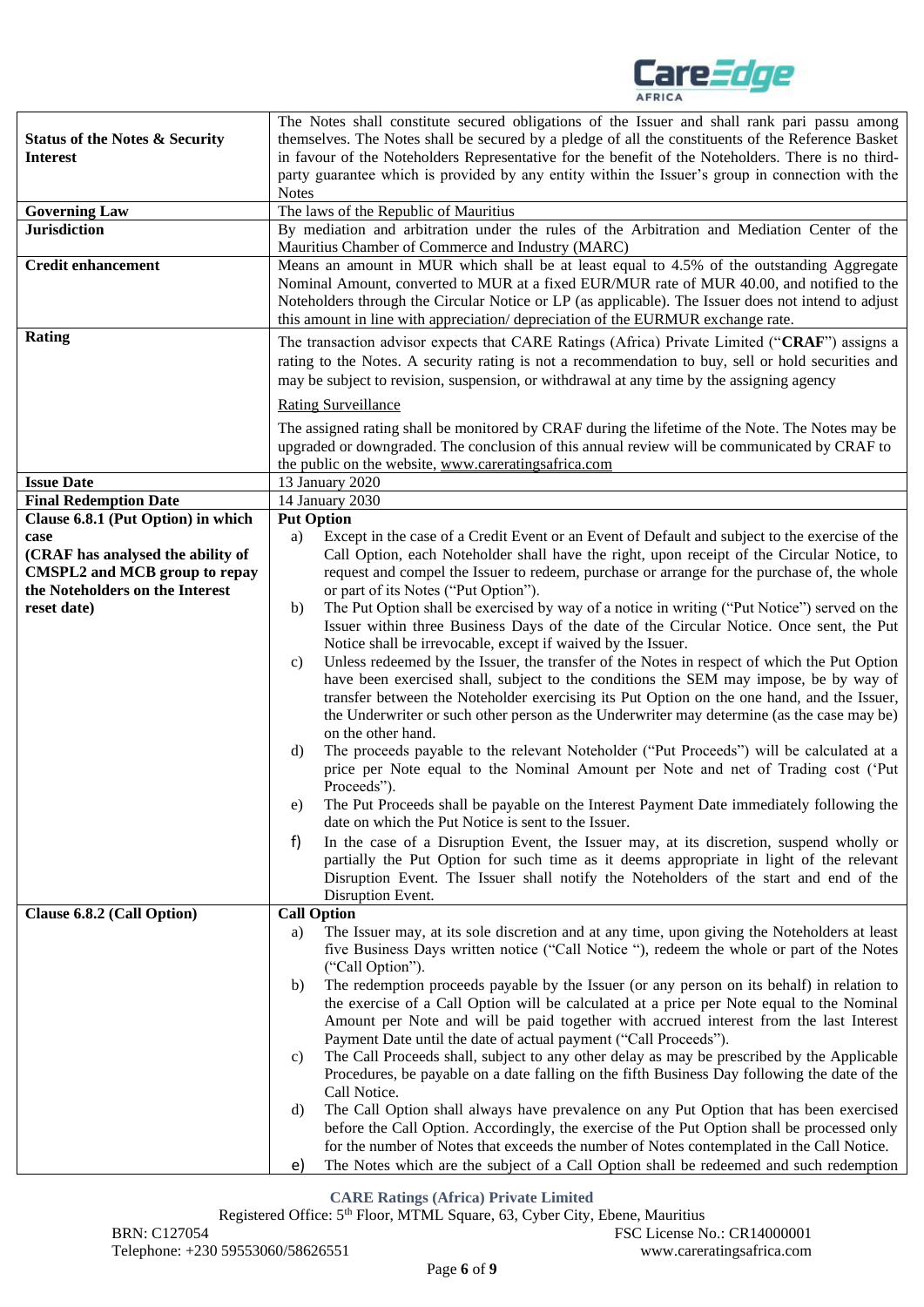

|                             | shall, to the extent that the Notes are listed, be affected as an off-market transaction under                                                                                                                                                                                                                                                                                                                                                                                                                                                                                                                                                                                                                                                                                                                                                                                                                                                      |
|-----------------------------|-----------------------------------------------------------------------------------------------------------------------------------------------------------------------------------------------------------------------------------------------------------------------------------------------------------------------------------------------------------------------------------------------------------------------------------------------------------------------------------------------------------------------------------------------------------------------------------------------------------------------------------------------------------------------------------------------------------------------------------------------------------------------------------------------------------------------------------------------------------------------------------------------------------------------------------------------------|
|                             | the Applicable Procedures.                                                                                                                                                                                                                                                                                                                                                                                                                                                                                                                                                                                                                                                                                                                                                                                                                                                                                                                          |
| <b>Clause 6.8.3</b>         | <b>Credit Event Acceleration</b>                                                                                                                                                                                                                                                                                                                                                                                                                                                                                                                                                                                                                                                                                                                                                                                                                                                                                                                    |
| (Credit Event Acceleration) | (a) On the occurrence of a Credit Event:                                                                                                                                                                                                                                                                                                                                                                                                                                                                                                                                                                                                                                                                                                                                                                                                                                                                                                            |
|                             | (i) the Issuer shall give notice thereof ("Credit Event Notice") within five Business Days of<br>being notified or taking cognizance of the occurrence thereof to the Noteholders'<br>Representative and the Noteholders; and the Issuer shall redeem the whole or part of the<br><b>Notes</b>                                                                                                                                                                                                                                                                                                                                                                                                                                                                                                                                                                                                                                                      |
|                             | (ii) the Noteholders shall cease to have the right to receive interest payments under the<br>Notes, as from the Interest Payment Date immediately preceding the occurrence of the<br>Credit Event;                                                                                                                                                                                                                                                                                                                                                                                                                                                                                                                                                                                                                                                                                                                                                  |
|                             | (iii) the right of Noteholders to redemption proceeds calculated at the Nominal Amount per<br>Note shall be superseded by the redemption proceeds specified in Paragraph 6.8.3(b)<br>below; and                                                                                                                                                                                                                                                                                                                                                                                                                                                                                                                                                                                                                                                                                                                                                     |
|                             | (iv) the Put Option shall be suspended                                                                                                                                                                                                                                                                                                                                                                                                                                                                                                                                                                                                                                                                                                                                                                                                                                                                                                              |
|                             | (b) The redemption proceeds will, at the absolute discretion of the Issuer, be paid, to the<br>Noteholders on a pro rata basis in any of the following manner or any combination thereof:<br>(i) in specie by the transfer to the Noteholders, of some or all of the Reference<br>Underlying(s) as soon as practicable after the Credit Event; and/or                                                                                                                                                                                                                                                                                                                                                                                                                                                                                                                                                                                               |
|                             | (ii) in specie, after the Credit Event Transfer, by the issue by the Credit Event Transferee, of<br>Notes having as underlying, the Defaulting Reference Underlyings ("New CLN"). The<br>New CLN will be issued as soon as practicable after the Credit Event Notice; and/or<br>(iii) in cash up to the amount so received and/or recovered net of recovery costs, where:<br>a. cash has been received by redemption or sale of one or more of the Defaulting<br>Reference Underlying(s) such cash being paid as soon as practicable after the<br>Credit Event; and/ or                                                                                                                                                                                                                                                                                                                                                                             |
|                             | b. cash has been recovered in respect of the Defaulting Reference Underlying(s),<br>such cash being paid as soon as practicable after the receipt of such funds.                                                                                                                                                                                                                                                                                                                                                                                                                                                                                                                                                                                                                                                                                                                                                                                    |
|                             | (c) Notwithstanding anything to the contrary in the LP, the receipt of the redemption proceeds<br>as specified in Paragraph 6.8.3(b) (if any) by the Noteholders shall be conclusive evidence<br>of the full discharge of the Issuer's obligations towards the Noteholders and the latter shall<br>have no further rights whatsoever against the Issuer in respect of the Notes held by them.<br>(d) The New CLN shall have as sole Reference Underlying, the Defaulting Reference<br>Underlying's and holders of the New CLN shall have no right whatsoever to interest<br>payments and redemption proceeds calculated at the Nominal Amount per Note. The<br>holders of the New CLN shall solely be entitled to cash recovered or to be recovered (as the<br>case may be) in respect of the Defaulting Reference Underlying's to which the New CLN<br>relates, net of (i) recovery costs and (ii) the Recovery Fee. Any amounts recovered will be |
|                             | paid to the holders of the New CLN as soon as practicable.<br>(e) Where the Issuer has elected for a Credit Event Transfer, the Issuer will, on the date of the<br>Credit Event Transfer, adjust the Nominal Amount per Note to bring the latter to the<br>Performing CLN Nominal Amount per Note (the "Adjustment Date"). For the purposes of<br>this LP, the Notes shall accordingly be construed as "Performing CLN" ("Performing<br>CLN") and the holders of the Performing CLN shall, as from the Adjustment Date, be                                                                                                                                                                                                                                                                                                                                                                                                                          |
|                             | entitled to:<br>a. interest payments calculated based on the Performing CLN Nominal Amount per<br>Note, at the Interest Rate set out (as the case may be) in this LP or the Circular<br>Notice immediately preceding the occurrence of the Credit Event and on the<br>Interest Payment Date immediately following the Adjustment Date; and<br>b. redemption proceeds calculated at the Performing CLN Nominal Amount per<br>Note; and                                                                                                                                                                                                                                                                                                                                                                                                                                                                                                               |
|                             | all rights under this LP suspended or cancelled in reason of the occurrence of the<br>c.<br>Credit Event.                                                                                                                                                                                                                                                                                                                                                                                                                                                                                                                                                                                                                                                                                                                                                                                                                                           |
|                             | After an Adjustment Date, a reference to "Notes" in this LP shall be a reference to the "Performing<br>CLN". The first Review Date of the Performing CLN after the Adjustment Date shall be the date<br>falling one (1) year after the Adjustment Date.                                                                                                                                                                                                                                                                                                                                                                                                                                                                                                                                                                                                                                                                                             |
| Clause 6.12                 | (a) The Notes are direct and limited recourse obligations of the Issuer ("Limited Recourse").                                                                                                                                                                                                                                                                                                                                                                                                                                                                                                                                                                                                                                                                                                                                                                                                                                                       |
| (Limited Recourse)          | The Issuer's payment obligations under the Notes will be wholly dependent upon receipt by<br>it, in full of payments of amounts payable under the Reference Underlying. Other than the                                                                                                                                                                                                                                                                                                                                                                                                                                                                                                                                                                                                                                                                                                                                                              |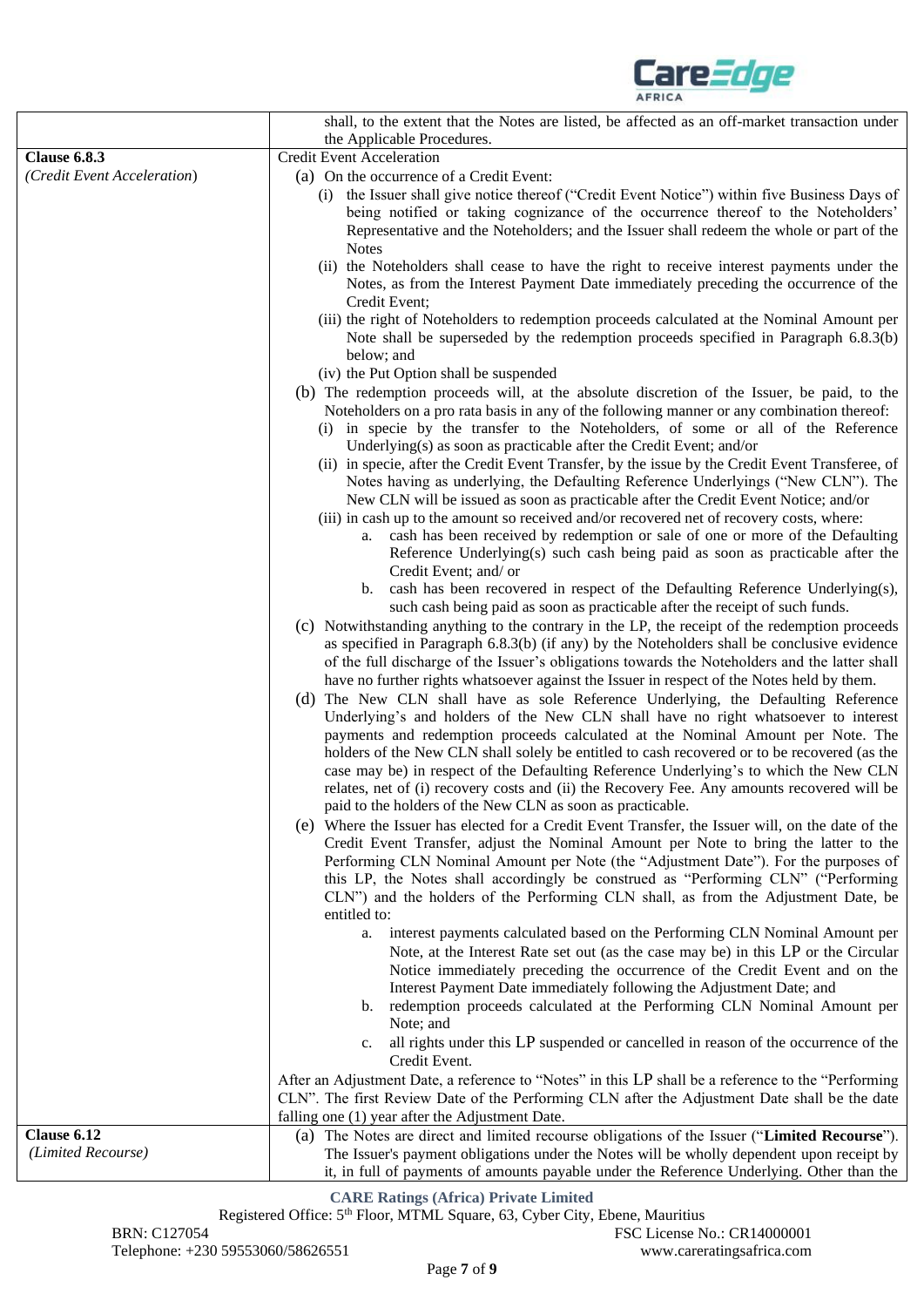

|     | foregoing and the Credit Enhancement Amount, the Issuer will have no other funds                 |
|-----|--------------------------------------------------------------------------------------------------|
|     | available to meet its obligations under the Notes.                                               |
|     | (b) Recourse to the Issuer shall be limited to the Reference Basket or other assets subject to   |
|     | Security Interest and the proceeds of such assets, as applied in accordance with this LP. If     |
|     | such assets and proceeds prove ultimately to be insufficient (after payment of all claims        |
|     | ranking in priority to amounts due under the Notes) to pay in full all principal and interests   |
|     | on the Notes, then, the Noteholders shall have no further recourse against the Issuer or any     |
|     | other person for any shortfall arising or any loss sustained.                                    |
|     | (c) Such assets and proceeds shall be deemed to be "ultimately insufficient" at such time when   |
|     | the Issuer certifies to the Noteholders and the Noteholder's Representative that (i) no further  |
|     | assets are available and no further proceeds can be realised therefrom to satisfy any            |
|     | outstanding claims of the Noteholders, and that (ii) neither assets nor proceeds will            |
|     | reasonably likely be so available thereafter.                                                    |
| (d) | The Noteholders shall, once such assets and proceeds are deemed to be ultimately                 |
|     | insufficient, have thereafter neither further claims against the Issuer nor have recourse to the |
|     | Issuer's directors, shareholders, employees, service providers or agents and their claims        |
|     |                                                                                                  |
|     | shall be extinguished.                                                                           |
|     | (e) For avoidance of any doubt, the Issuer's directors, shareholders, employees, service         |
|     | providers or agents shall not be liable for any shortfall arising or losses sustained by         |
|     | Noteholders and the Noteholders shall have no rights whatsoever against the Issuer's             |
|     | directors, shareholders, employees, service providers or agents.                                 |

| <b>Financial Summary</b>                        | (MUR Million)            |                   |      |
|-------------------------------------------------|--------------------------|-------------------|------|
| For the period ended as on June 30,             | 2019*                    | 2020              | 2021 |
|                                                 | <b>Audited</b>           |                   |      |
| Interest Income                                 |                          | 4                 | Q    |
| <b>PBT</b>                                      |                          | $\left( 2\right)$ | 0.26 |
| PAT                                             |                          | (2)               | 0.26 |
| Dividend                                        |                          |                   |      |
| Equity share capital                            | 0.01                     | 17                | 19   |
| Tangible net worth                              | 0.01                     | 15                |      |
| Cash and Cash Equivalents (non-banking segment) | -                        |                   | 18   |
| Total debt (Credit linked Notes)                | $\overline{\phantom{a}}$ | 226               | 248  |
| PAT / Total income                              |                          |                   | 3%   |

*\*CMSPL was incorporated on June 13, 2018, and has been dormant company from its incorporation up to Dec 2019*

### **Adjustments**

- 1. Tangible net worth is calculated by netting off intangible assets from total equity.
- 2. Total Income is the sum of Interest income, Fees & Commission income, foreign exchange gain/ (loss) and other income.